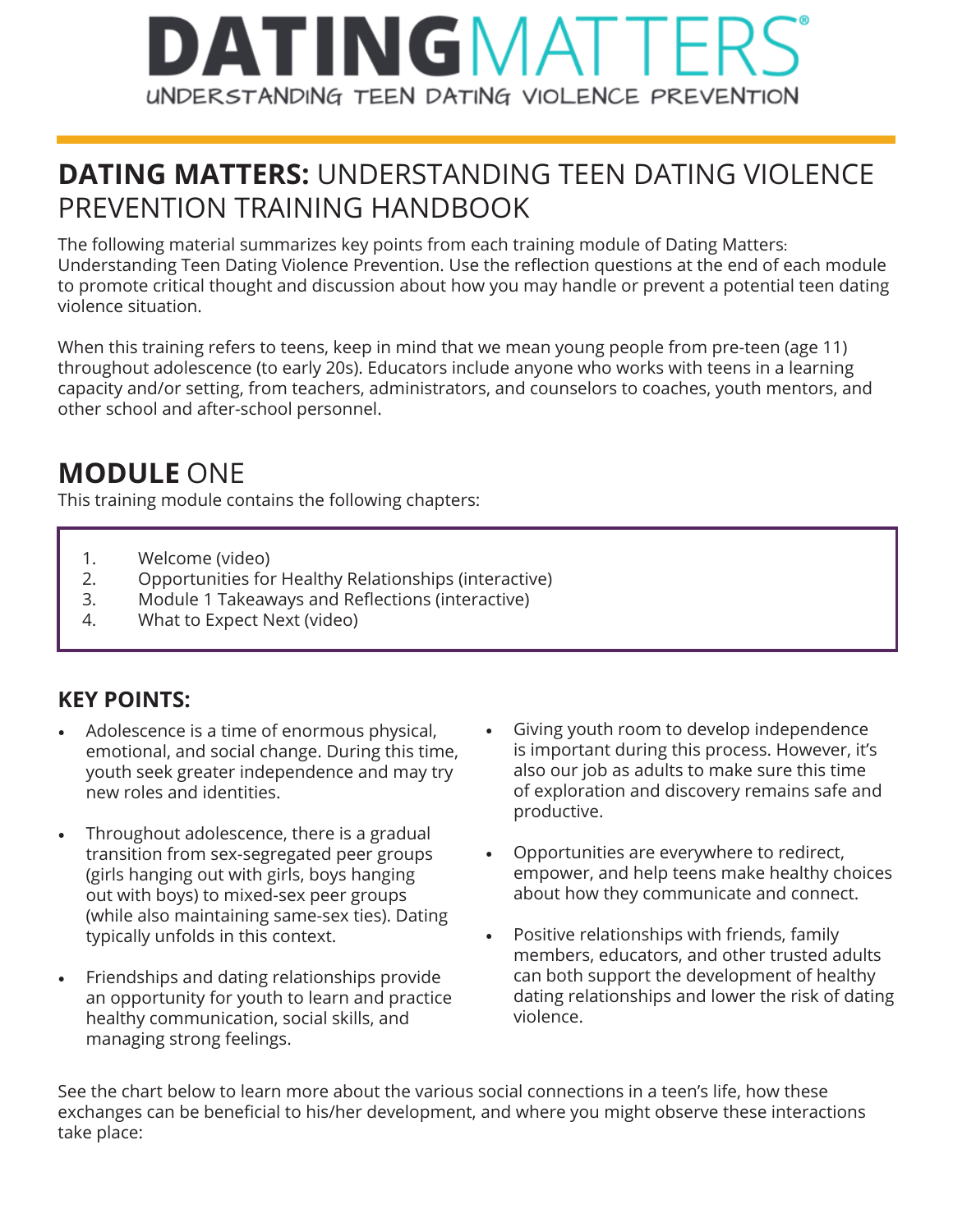## Opportunities for Healthy Relationships

| <b>RELATIONSHIP</b><br><b>TYPE</b> | <b>DEFINING THE</b><br><b>RELATIONSHIP</b>                                                                                                                                                         | <b>POTENTIAL BENEFIT(S)</b>                                                                                                                                                                                                                                     | <b>OPPORTUNITIES</b><br><b>FOR OBSERVATION/</b><br><b>INTERACTION</b>                                                                                                                                                                                                                                             |
|------------------------------------|----------------------------------------------------------------------------------------------------------------------------------------------------------------------------------------------------|-----------------------------------------------------------------------------------------------------------------------------------------------------------------------------------------------------------------------------------------------------------------|-------------------------------------------------------------------------------------------------------------------------------------------------------------------------------------------------------------------------------------------------------------------------------------------------------------------|
| Peers                              | These individuals<br>are better known as<br>friends.                                                                                                                                               | Learning to make and keep<br>friendships also builds<br>skills needed for healthy<br>dating relationships. A<br>strong network of healthy<br>friendships is linked to<br>lower rates of dating<br>violence.                                                     | In hallways, at lunch, and<br>other times teens are<br>together, you can see how<br>they interact with each other<br>and encourage positive social<br>skills and behaviors.                                                                                                                                       |
| Parents                            | For many teens, this is<br>the first example of an<br>intimate relationship<br>they observe.                                                                                                       | If they have conversations<br>with a teen around how to<br>build healthy, respectful<br>relationships and model<br>those behaviors, this<br>connection can impact how<br>a teen communicates and<br>deals with conflict/stress in<br>a dating relationship.     | Learning about a student's<br>home life and family bonds<br>can give you valuable insight.<br>Coordination between school<br>and home is also linked to<br>better school performance.                                                                                                                             |
| Educators                          | These individuals help<br>teens learn how to<br>navigate the world<br>beyond their home<br>and family in school<br>and other learning<br>environments.                                             | Students engaged at school<br>tend to have more positive<br>outcomes later in life.                                                                                                                                                                             | Besides the classroom,<br>other learning environments<br>where these individuals can<br>be observed include sites<br>where teens participate in<br>extracurricular activities<br>and/or school-sponsored<br>programs. This may be<br>your chance to see what<br>successfully engages a teen<br>and what does not. |
| <b>Dating Partners</b>             | Adolescents may spend<br>a great deal of time<br>thinking about these<br>relationships, even if<br>they don't have one.<br>Teens will have the<br>least experience with<br>this relationship type. | This relationship type<br>can be another source of<br>support for a teen, if it is<br>healthy.                                                                                                                                                                  | Teens don't always have<br>private spaces to be<br>alone with other teens.<br>Unfortunately, this may<br>mean more private behavior<br>happening in public. You<br>may be in a position to guide<br>healthier behavior.                                                                                           |
| <b>Other Trusted</b><br>Adults     | These individuals are<br>mentors and family<br>friends who may not<br>have an official role in<br>the lives of teens, but<br>they have taken the<br>time to show interest<br>and build trust.      | When problems arise with<br>parents, friends, or dating<br>partners, having someone<br>who is not as closely<br>involved can be helpful.<br>The outsider status of these<br>individuals can make it<br>easier for teens to share<br>concerns and accept advice. | If you know a teen is<br>struggling but you are<br>not close to the teen,<br>you may want to look<br>for these connections in<br>their neighborhoods or<br>communities.                                                                                                                                           |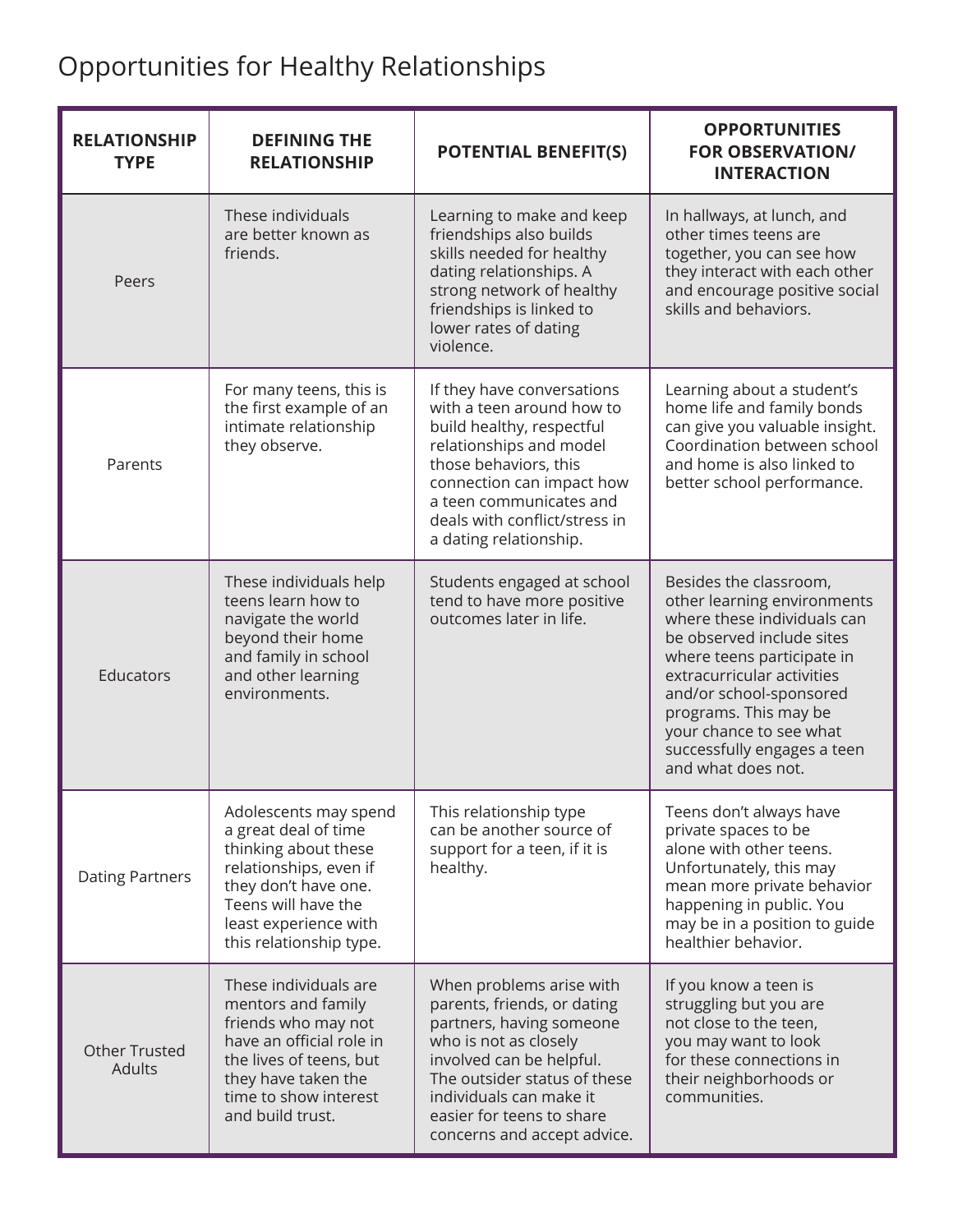#### **REFLECTION QUESTIONS**

- What changes have you noticed as youth move from childhood to adolescence? At what point have you noticed youth start to be interested in dating?
- What do you hope to learn about your ability to influence the health of teens' relationships?

#### **MODULE** TWO : Dating and Adolescent Development

This training module contains the following chapters:

- 1. Dating and Adolescent Development (video)
- 2. Brandon and Gabi (graphic novel)
- 3. Characteristics of a Healthy Relationship (interactive)
- 4. Teen Culture & Environment (video)
- 5. Welcome to Gabi's Room (interactive)
- 6. Module 2 Takeaways and Reflections
- 7. An Educator's Influence and What to Expect Next (video)

#### **KEY POINTS:**

- Youth learn a lot about how to communicate by watching family members, teachers, coaches, and other important adults in their lives.
- School may be one of the first places youth learn to navigate the world beyond their home and family.
- Educators have a responsibility to both model and teach youth the skills needed to form and maintain healthy relationships.
- Healthy and unhealthy behaviors can happen in any relationship, between male and female students, same sex students – even friends.
- Cultural and environmental factors that influence each of us individually—in our relationships, in our communities, and throughout our society—tend to affect how we respond to certain situations and what we each feel is "normal."

### Characteristics of a Healthy Relationship

The following characteristics are associated with a lower risk for dating violence:

- Belief in non-violent conflict resolution
- **Effective communication skills**
- Ability to negotiate and adjust to stress
- Belief in a partner's right to autonomy
- Shared decision-making
- Trust in one's partner

In a healthy and safe relationship, each partner:

**• Keeps their individuality.** Each partner feels free to spend time apart, enjoy other friends, and keep the activities and interests that are important to them. Each person feels like they can be themselves.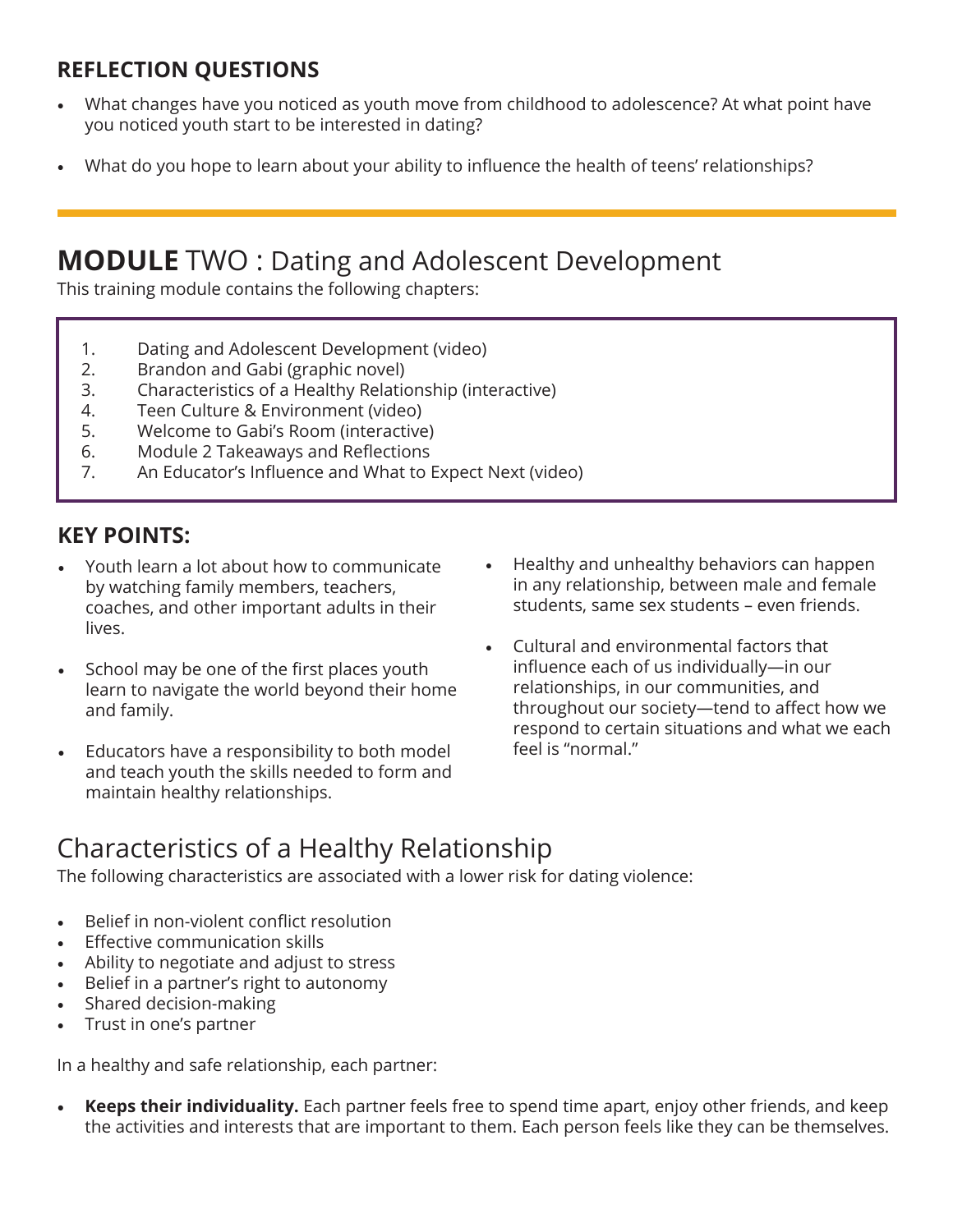- **• Respects boundaries.** Partners give each other physical and emotional space and respect each other's privacy.
- **• Listens.** Each partner takes the time to get to know the other persona and what he/she values.
- **• Points out the positive.** Each partner is respectful and encouraging toward the other person, including pointing out positive qualities and giving compliments.
- **• Can agree to disagree.** It is expected that dating partners (like friends and other types of relationships) will not always share the same point of view or feelings about the same situations. The key to a healthy and safe relationship is how those disagreements or conflicts are handled.
- **• Uses healthy communication.** It is important that each partner communicates in a healthy way. This includes being honest with each other and expressing thoughts and feelings by using respectful words.
- **• Is an equal partner.** Each partner treats the other as an equal, and both make decisions in the relationship.
- **• Has fun!**

#### Four Level Social – Ecological Model:

This model considers the complex interplay between individual, relationship, community, and societal factors. It allows us to address that factors that put people at risk for experiencing or engaging in violence.

| <b>INDIVIDUAL</b>                                                                                                                                                                                                                                                              | <b>RELATIONSHIP</b>                                                                                                                                                                                                                                                                                                                                                                                                    | <b>COMMUNITY</b>                                                                                                                                                                                                                                                                                                                                                                                                                                                    | <b>SOCIETY</b>                                                                                                                                                                                                                                                                                                                                                                                                                                                                                              |
|--------------------------------------------------------------------------------------------------------------------------------------------------------------------------------------------------------------------------------------------------------------------------------|------------------------------------------------------------------------------------------------------------------------------------------------------------------------------------------------------------------------------------------------------------------------------------------------------------------------------------------------------------------------------------------------------------------------|---------------------------------------------------------------------------------------------------------------------------------------------------------------------------------------------------------------------------------------------------------------------------------------------------------------------------------------------------------------------------------------------------------------------------------------------------------------------|-------------------------------------------------------------------------------------------------------------------------------------------------------------------------------------------------------------------------------------------------------------------------------------------------------------------------------------------------------------------------------------------------------------------------------------------------------------------------------------------------------------|
| This level identifies<br>personal characteristics<br>or biological factors like<br>age and gender. Each<br>individual has a unique<br>personal history-<br>experiences they have<br>been through, such as<br>witnessing violence-<br>that influence how they<br>think and act. | This level is about<br>how the people in<br>your life affect how<br>you act. It could be<br>a close relationship<br>between two people<br>or interaction among<br>a larger group, like a<br>circle of friends. As<br>outlined in Module 1,<br>key relationships that<br>can influence how<br>a teen behaves and<br>communicates include<br>peers, parents, dating<br>partners, educators, and<br>other trusted adults. | This level explores the<br>settings in which social<br>relationships occur.<br>For at least six to eight<br>hours a day, five days<br>a week, school is a<br>significant community<br>for young people.<br>A school's policies,<br>culture, expectations<br>of students, level of<br>discipline, and even<br>its physical layout can<br>impact teen behavior.<br>Other communities<br>of influence include<br>neighborhoods,<br>social hangouts, and<br>workplaces. | This level looks at the<br>broader world that<br>we live in and how it<br>influences our level of<br>acceptance or tolerance<br>for violence. Often, we<br>don't spend much time<br>thinking about it or<br>we may not be aware<br>of it, because it helps<br>define what we consider<br>normal. For example,<br>young people don't<br>always think critically<br>about the messages<br>in TV, music, movies,<br>and other media that<br>make violence or other<br>controlling behaviors<br>seem glamorous. |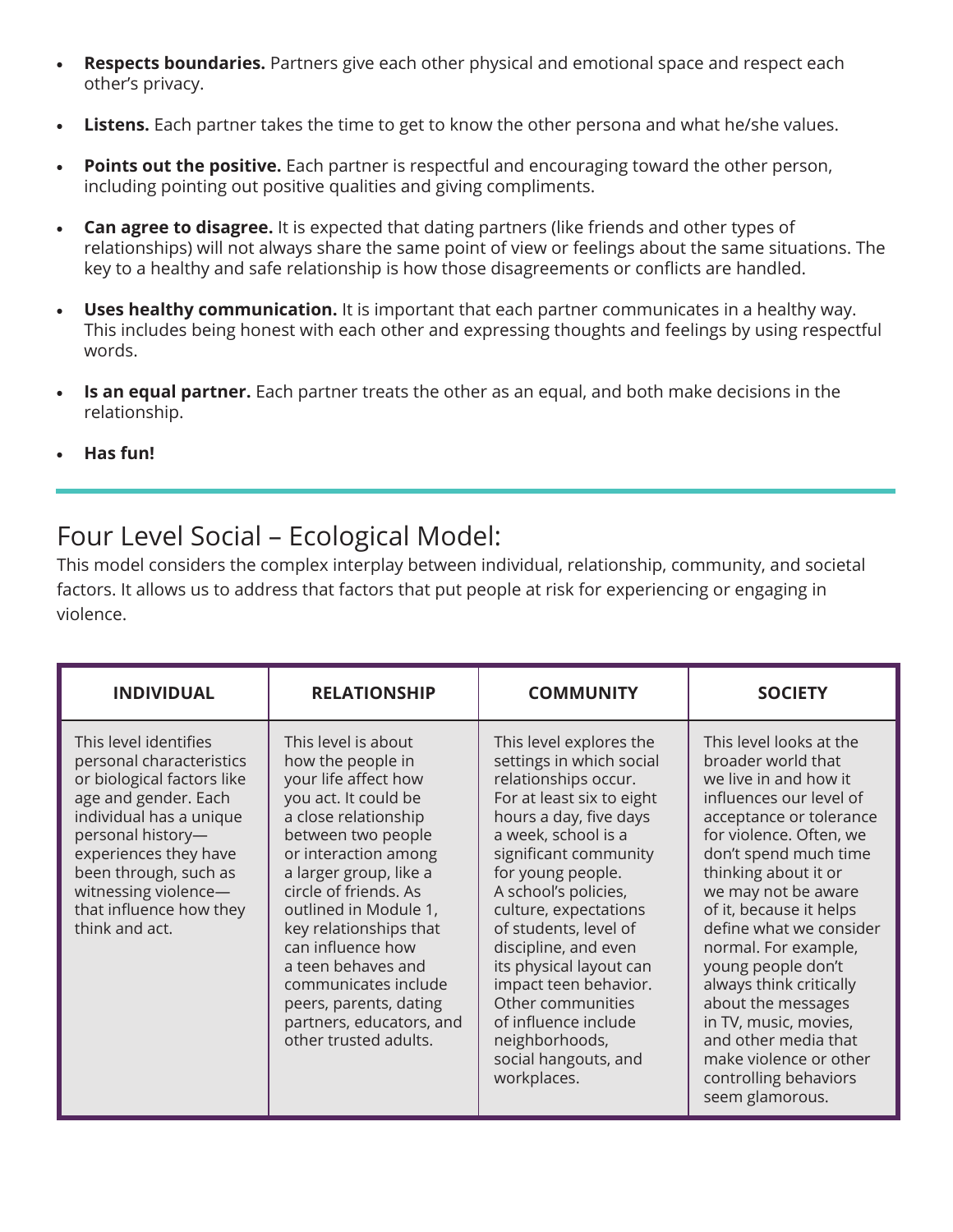#### **REFLECTION QUESTIONS**

- As an educator, you are a relationship level influencer. How might you be able to support healthy relationship behaviors in teens?
- What could your school or organization do to support healthy teen relationships?

## **MODULE** THREE : Prevalence & Consequences of Teen Dating Violence

This training module contains the following chapters:

- 1. Prevalence and Consequences of Teen Dating Violence (video)
- 2. Devon and Rachel (graphic novel)
- 3. Types of Dating Violence (interactive)
- 4. Prevalence of Teen Dating Violence (interactive)
- 5. Devon and Rachel A Closer Look (video)
- 6. Consequences of Teen Dating Violence (interactive)
- 7. Broader Risks of Teen Dating Violence (interactive + slides)
- 8. Module 3 Takeaways and Reflections (interactive)
- 9. From Understanding to Application (video)

#### **KEY POINTS:**

- Teens often think that some behaviors, like teasing or name-calling, are a "normal" part of a relationship. However, these behaviors can often become abusive – and even develop into more serious forms of violence.
- It is sometimes hard to tell when a behavior has crossed the line and is not only unhealthy, but also unsafe. Educators can help youth explore and understand when this line has been crossed and connect youth with resources and support.
- Teen dating violence is defined as any physical, sexual, and/or emotional/psychological violence within a dating relationship, including stalking. Dating violence can take place both in person and electronically.
- Involvement in dating violence can lead to potentially severe and long-lasting consequences.
- The impact of violent behaviors has been shown to reach far beyond just those involved in the relationship. Evidence suggests that other students or bystanders to a conflict are impacted as well. Any kind of violence among youth affects all kids in the school.
- Teens who feel unsafe or unhappy have difficulty focusing on learning.

- Types of Teen Dating Violence:
- **• Physical** When a partner is physically attacked such as pinched, hit, shoved, or kicked.
- **• Emotional/Psychological**  Threatening a partner or harming his or her sense of self-worth. Examples include name-calling, coercion, shaming, bullying, embarrassing on purpose, or keeping him/her away from friends and family. This form of teen dating violence can happen in person or online, such as through email or social media.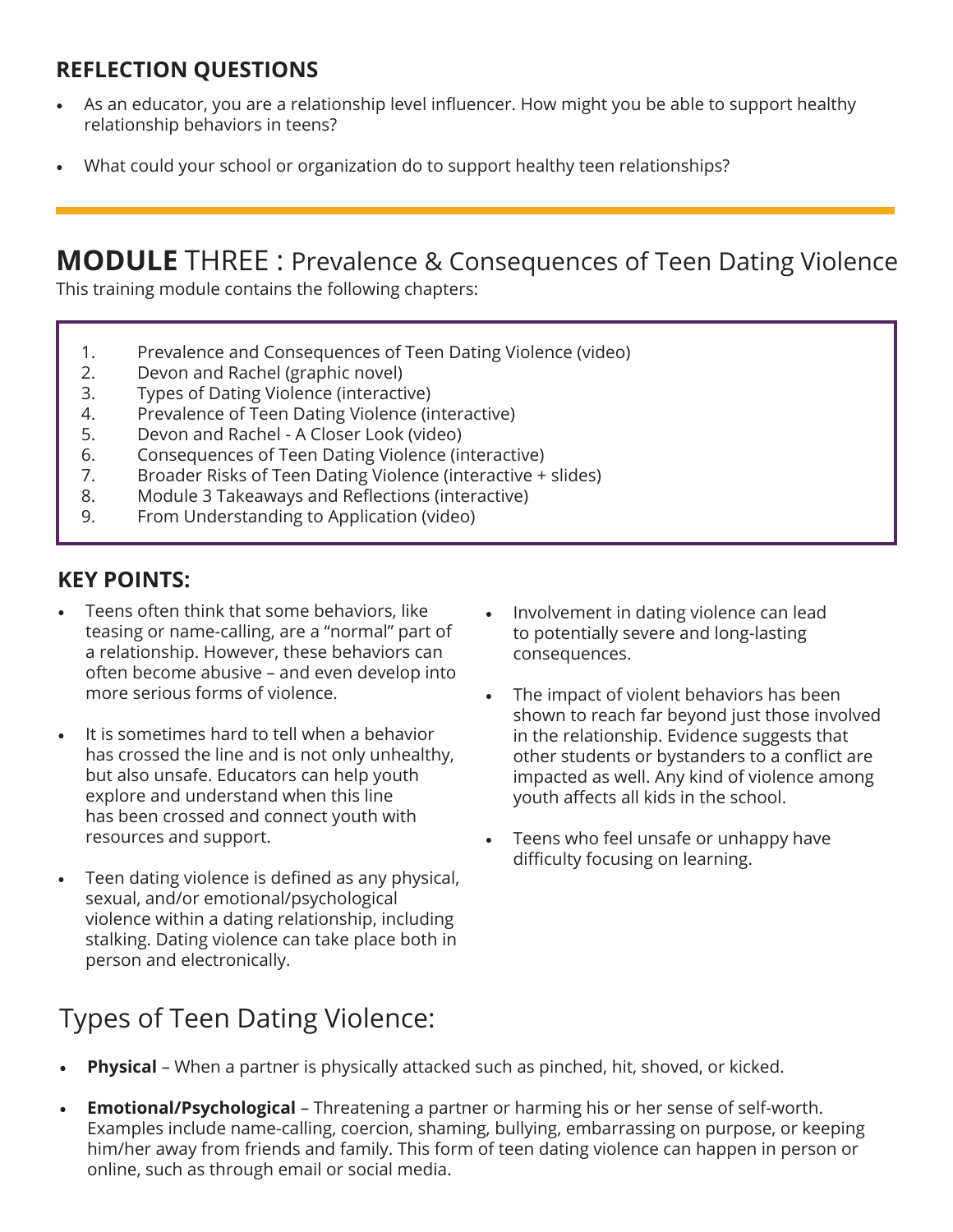**• Sexual** – Forcing a partner to engage in a sex act when he or she does not or cannot consent. Sexual violence is not just rape. It includes forcing any type of sexual act, including touching or kissing. People can force others into sexual contact by using physical force, or by using words—such as threats or pressure. Some forms of sexual violence do not involve physical contact and include acts like exposing sexual body parts to someone else.

#### Prevalence of Teen Dating Violence:

• A survey of U.S. high school students suggests that 1 in 5 female students and 1 in 10 male students who date have experienced some form of physical and/or sexual teen dating violence during the past 12 months.

[Source: Vagi, Olsen, Basile, & Vivolo-Kantor (2015); *http://archpedi.jamanetwork.com/article. aspx?articleid=2173573*]

• Among adult victims of rape, physical violence, and/or stalking by an intimate partner, 1 in 5 women and nearly 1 in 7 men first experienced some form of partner violence between 11 & 17 years of age.

[Source: *http://www.cdc.gov/violenceprevention/nisvs/summary\_reports.html*]

• We know that emotional/psychological violence is the most common type of dating violence. Numbers range depending on the survey and type of population surveyed (e.g. just girls or just boys), but about a third to three quarters of youth who date report perpetrating this type of violence against a dating partner at least once.

[Source: Niolon et al (2015); *http://www.jahonline.org/article/S1054-139X(14)00314-0/pdf*]

• Sexual dating violence is often reported at lower rates than the other types of dating violence.

[Source: Miller et al (2015); *http://www.jahonline.org/article/S1054-139X(14)00712-5/pdf*]

#### Consequences for Victims of Teen Dating Violence:

- Increased absenteeism
- Problems in non-dating relationships
- Decline in well-being
- Failure to participate in school activities
- Poor academic performance
- Thoughts of suicide
- Fear
- Depression and/or anxiety
- Drug, alcohol, and tobacco use
- Injury
- Delinquent behavior
- Experiencing violence in subsequent relationships

#### Consequences of Engaging in Teen Dating Violence:

- Loss of friend's respect
- Poor academic performance
- Alienation from friends and family
- Physical and health problems
- Juvenile or criminal record/confinement
- Loneliness
- Expulsion from school
- Loss of job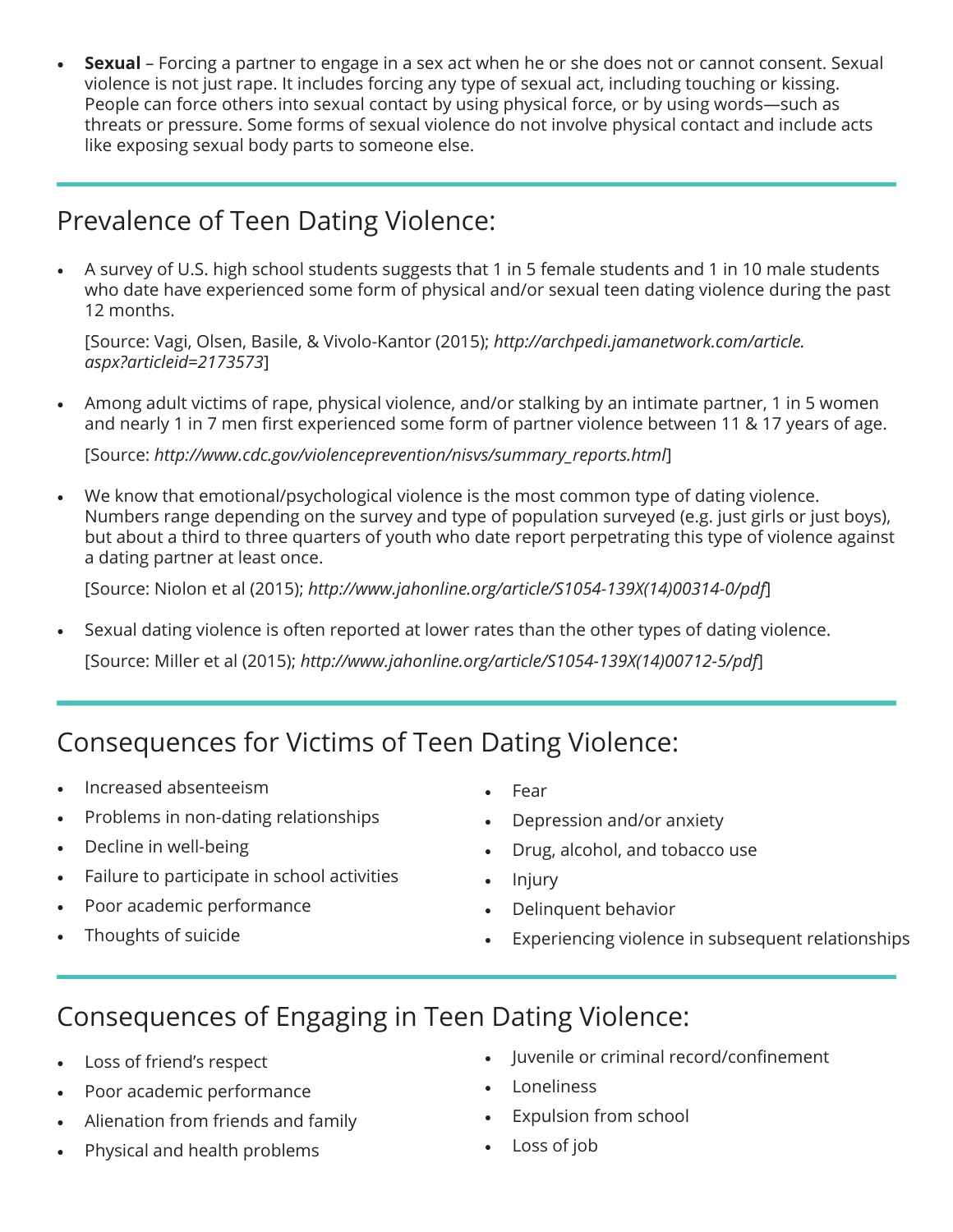### Broader Risks of Teen Dating Violence:

• A recent study evaluated the relationship between dating violence and suicide attempts among urban teens aged 14 and older. According to this study, teen girls who experienced recent dating violence were 60% more likely to report at least one suicide attempt in the past year than those who did not experience recent dating violence.

*[Source: Olshen et al (2007); http://archpedi.jamanetwork.com/article.aspx?articleid=570505]*

• Students who report experiencing multiple forms of TDV may be at more risk for negative outcomes vs. youth who report experiencing one type of TDV.

For example, female students who experienced both physical and sexual TDV were twice as likely to attempt suicide as students who reported experiencing one type of TDV. In this same study, male victims of both types were about 3 times as likely to attempt suicide as male students who experienced one form of victimization.

[Source: Vagi et al (2015) *http://archpedi.jamanetwork.com/article.aspx?articleid=2173573*]

- Both male and female students who say they have experienced TDV are more likely than their peers to experience a range of health-risk behaviors, including:
	- using alcohol
	- binge drinking
	- using marijuana
	- thinking about suicide and attempting suicide
	- carrying a weapon
	- having more sexual partners

[Source: Vagi et al (2015) *http://archpedi.jamanetwork.com/article.aspx?articleid=2173573*]

- Dating violence victimization has been linked to:
	- academic underachievement
	- negative views of school
	- drop-out

[Source: Vagi et al (2015) *http://archpedi.jamanetwork.com/article.aspx?articleid=2173573*]

#### **REFLECTION QUESTIONS**

- Emotional/psychological violence involves threatening a partner or harming his/her sense of selfworth. Have you noticed any emotionally/psychologically unhealthy behaviors between youth in a dating relationship? If so, what types of behaviors have you seen or heard?
- How do you think a teen's reaction to dating violence might look and feel different for boys and girls?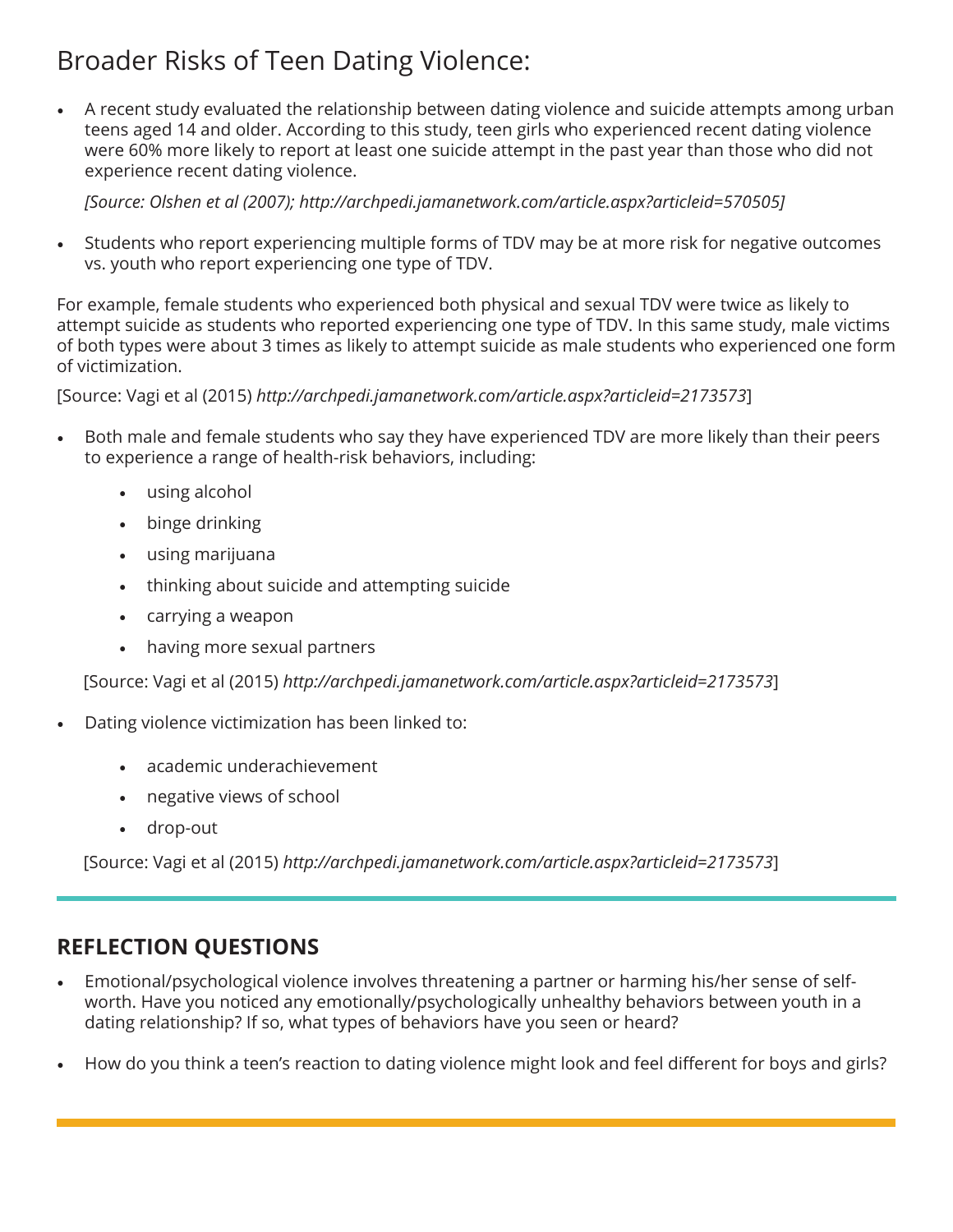#### **MODULE** FOUR : Recognizing Unhealthy Relationships

This training module contains the following chapters:

- 1. Recognizing Unhealthy Relationships (video)
- 2. Marissa and Jason (graphic novel)
- 3. Risk Factors and Warning Signs (interactive)
- 4. Seeking Help (video)
- 5. Emotion Regulation and Healthy Communication (interactive)
- 6. Feeling Safe (video)
- 7. Module 4 Takeaways and Reflections
- 8. Training Wrap-Up and Challenge (video)

#### **KEY POINTS:**

- Educators are in a unique position to spot unhealthy relationship behaviors (in the hallway, classroom, basketball court, etc.) and connect youth with resources and support as needed.
- Not speaking up when you are around one teen hurting another is the equivalent, in youth eyes, of endorsing behavior. Do not wait for a student to ask for help.
- Seeking help can be difficult, even for adults, and this is especially true when it comes to relationships. You may need to be the one to offer to connect the teen to a resource or get a professional involved.
- Some victims of teen dating violence don't seek help because they think their partner will change, they feel responsible for or embarrassed by the abuse, they fear retaliation, or they don't realize that they're in an unhealthy relationship.

### Risk Factors for Teen Dating Violence:

- Belief that dating violence is acceptable
- Symptoms of anxiety and/or depression
- Aggression toward peers or other aggressive behaviors
- Drug or alcohol use
- Early sexual activity and multiple sex partners
- Conflicts with a partner
- Exposure to violence in the home

#### Warning Signs for Teen Dating Violence:

- Problems at school
	- Consistent school attendance problems
	- A noticeable drop in grades
	- A sudden request for class schedule changes
- A noticeable weight change
- Changes in behavior
	- Passive or quieter than usual
	- Drop in self-confidence
- Isolation from social group
- Regular bruising or other injuries
- Alcohol or drug use
- One teen seems to be controlling the other
	- **• Physically** one person's arm is always firmly around the other person
	- **• Socially** one person monopolizes the other person's time
	- **• Electronically** one person is repeated calling, texting, e-mailing, messaging online, etc., when communication is unwanted.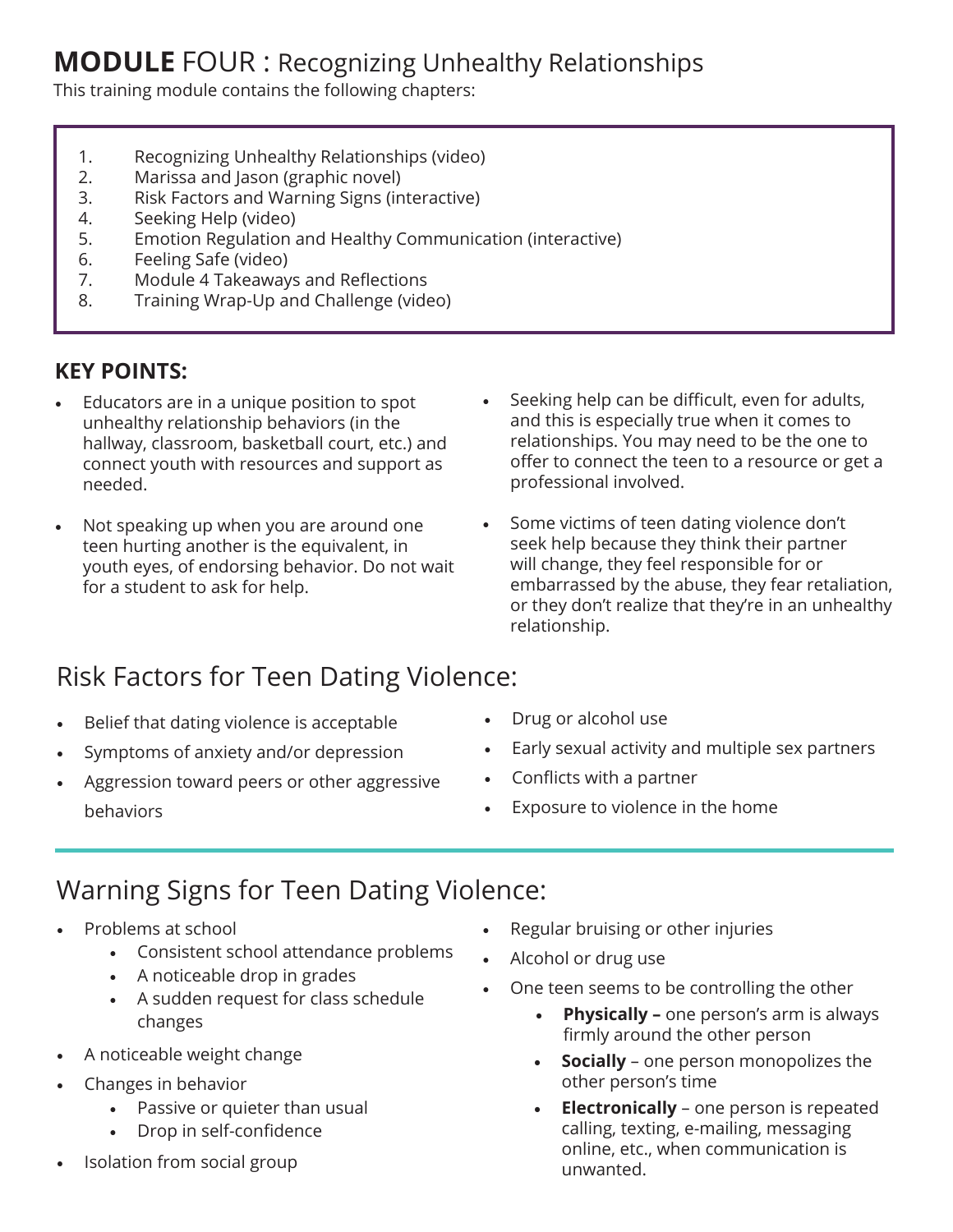## Warning Signs for Engaging in Teen Dating Violence:

- Insists on walking a dating partner to class
- Threatens to hurt others
- Threatens to hurt self if dating partner breaks up with him/her
- Insults a dating partner in public or private
- Damages or destroys a dating partner's personal belongings
- Attempts to control what a dating partner wears

#### Suggested Adult Responses:

#### *Model and teach healthy behaviors.*

When you became an educator, you became a role model. Teens take notes on more than just the subject matter or activity or sport you teach. They watch how you handle your emotions and interact with other youth and adults. Think about how you would like teens to communicate and relate to one another and model that. You can also teach these same skills to youth. Want to learn more? Go to the resource center to download information about teaching youth positive self-talk, deep breathing, and mindfulness - three skills that help us stay in control of our feelings and build healthy relationships with others.

- Positive Self-Talk
- Deep Breathing
- **Mindfulness**

#### *Model and teach healthy behaviors.*

"Use your words" isn't just for kindergarteners. The simple act of naming something diminishes its power. Calmly expressing difficult feelings, or emotions, and using healthy communication skills provides a positive example for teens. You can also teach these same skills to youth. Want to learn more? Go to the resource center to download information about teaching youth 4 steps for staying calm and other tips for effective and healthy communication.

• 4 Steps for Staying Calm Tips for Effective & Healthy Communication

#### *Be aware and take action.*

Remember that seeking help, even for adults, can be difficult when it comes to anything about a relationship, including unhealthy or violent behaviors. You may need to be the one to offer to connect the teen to a resource or get a professional involved. Want to learn more? Go to the resource center to download information about potential resources for teens.

• Resources for Teens

#### **REFLECTION QUESTIONS**

- What are some resources in your community for helping teens navigate dating relationships?
- What is your school's policy around teen dating violence? What steps would you take if you knew a teen had been abused by someone he or she was dating?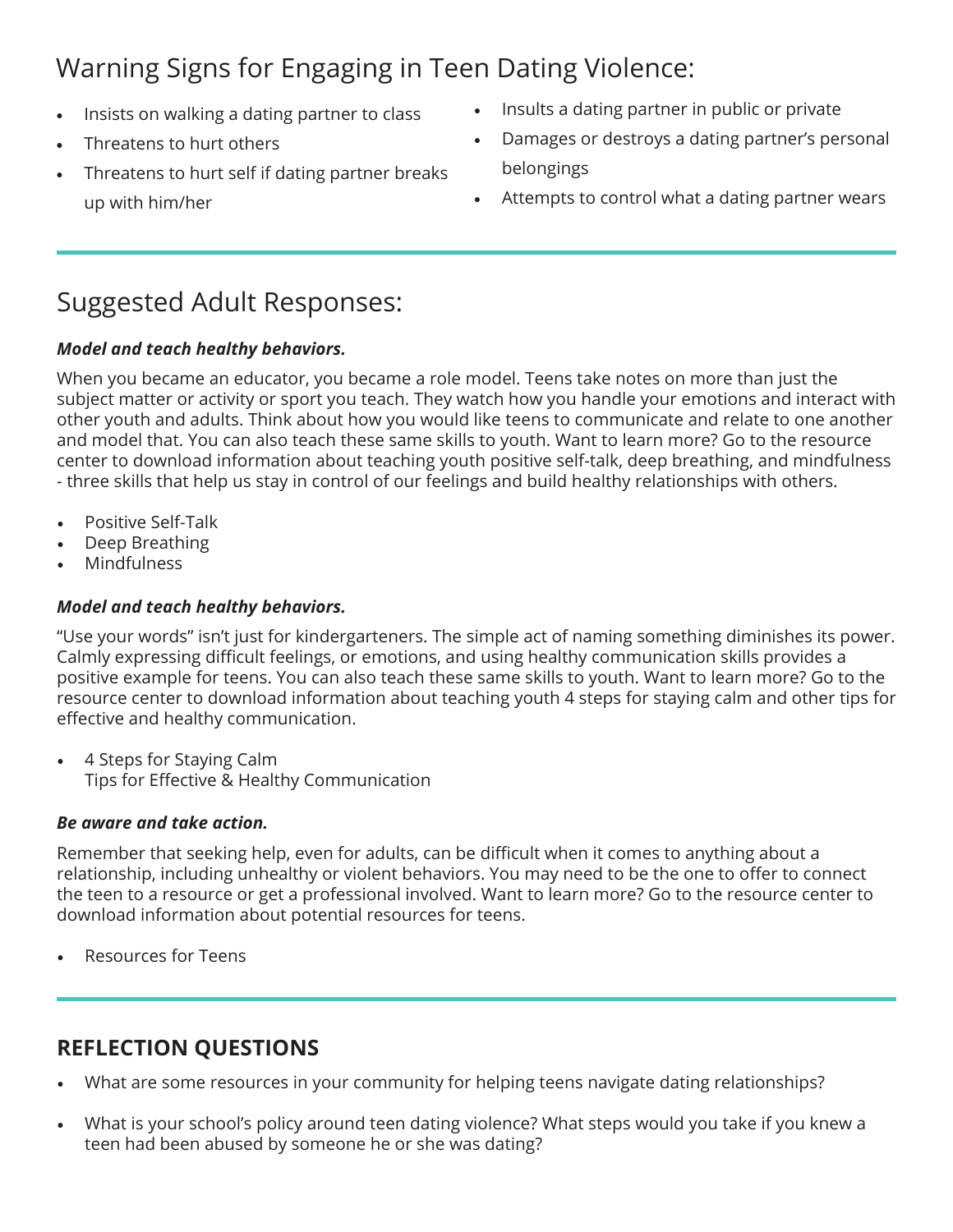## **DATINGMATTER** UNDERSTANDING TEEN DATING VIOLENCE PREVENTION

## **POSITIVE** SELF-TALK

Self-talk is the stream of unspoken thoughts that run through our heads. These thoughts can be positive or negative. Some self-talk comes from logic and from a clear understanding of what is going on. But other times, **self-talk may be based on a lack of information or a biased or unbalanced perspective.** 

When we experience uncomfortable or strong emotions, our self-talk is sometimes negative. "I cannot believe that just happened! How could I be so stupid? What is wrong with me?" Instead of letting negative thoughts run unchecked, we can **take control of the conversation** by looking critically at what we are saying to ourselves. Just like there are things we say or think to ourselves about a situation that can make us feel worse, there are things we can say or think that can help us calm down. **We call these things positive self-talk.** 

As an educator, it is important to both model positive self-talk, as well as teach youth how to check their negative thoughts and think more positively. Below are some important points when talking to youth about this skill.



#### **1.** Try to consider both sides of a situation.

Positive self-talk does not mean that you ignore what is going on around you or ignore how you are feeling. It just means that you approach stressful situations in a more positive and balanced way. Help your students counter a negative thought (e.g., "I do everything wrong") with a more positive and balanced one (e.g., "It is clear you can do this -- you received a B+ on an exam earlier this year."). **Try to find a positive spin somewhere.**



#### **2.** Stay in the moment.

Stay focused on the present situation, not what has happened in the past or what may happen in the future. **We can't see into the future.**



### **3.** Don't wait to laugh about it later.

One day you may look back and find it funny - you might as well make that day **today**.



#### Know your triggers.

If you are about to enter what you know will be an uncomfortable situation (e.g., telling a parent about a poor test grade), **plan ahead**: What can you tell yourself beforehand? What can you do or tell yourself during the situation? What about afterward?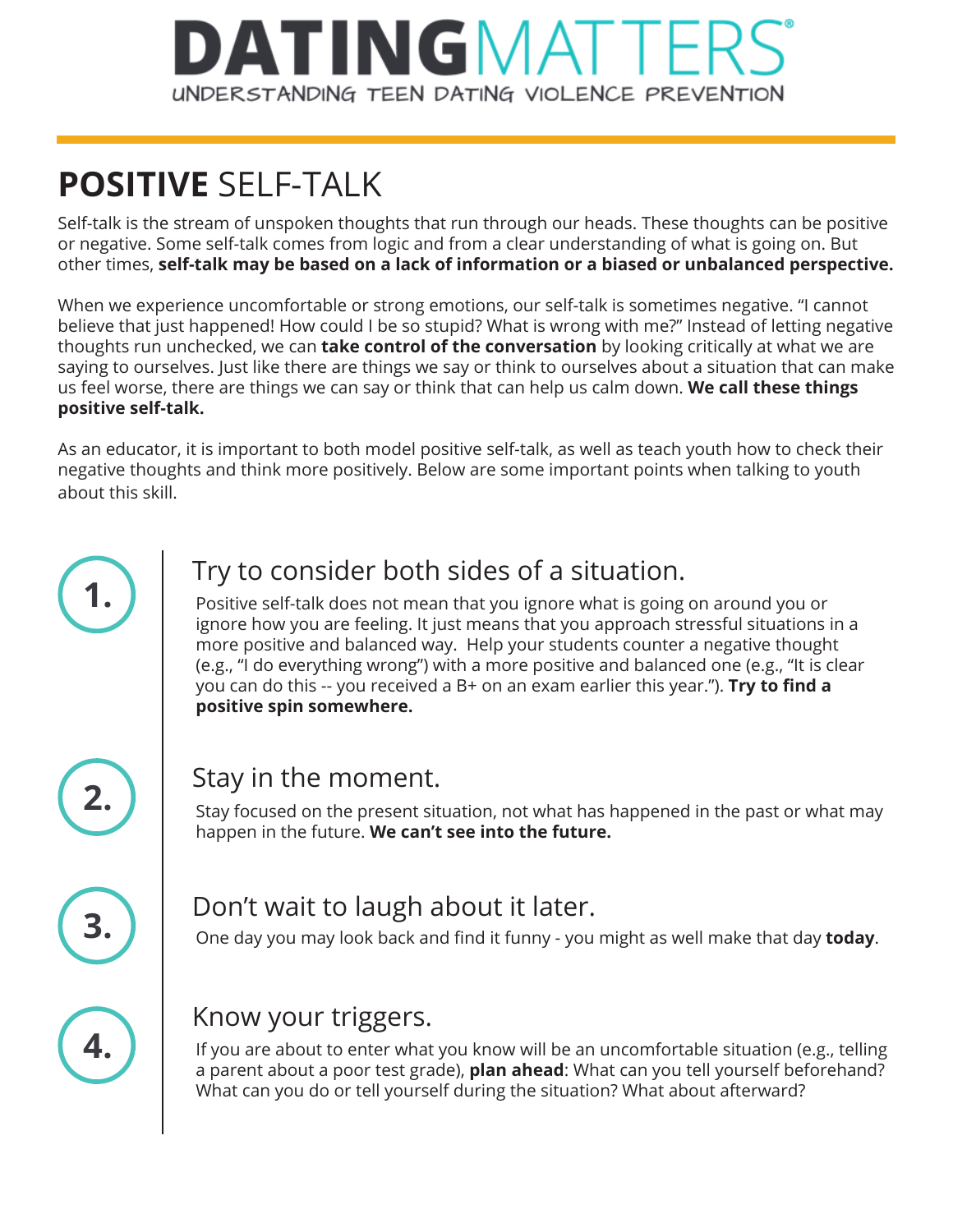## **ATINGMA** UNDERSTANDING TEEN DATING VIOLENCE PREVENTION

## **DEEP** Breathing

Deep breathing is a calming strategy. Deep breathing can help relax your body and allow you to take a pause – this is especially important when your mind is racing or you are experiencing intense or tough feelings. When you breathe deeply through your nose, filling your lungs and causing your abdomen to expand, you exchange more oxygen for carbon dioxide than when you take shallow breaths. Deep breathing also evokes a relaxation response, lowering your heart rate and blood pressure.

#### **Deep breathing is not just about the amount of air you take in and out – it's also about** *how* **you breathe.**

As an educator, it is important to both model deep breathing (and other calming strategies), as well as teach and encourage youth to use this skill in everyday life. Below are some important steps when talking to youth about this skill.

| <b>STEP1</b>  | Place one hand on your abdomen just above your belly<br>button and the other on your chest.                                                                                                                                      |
|---------------|----------------------------------------------------------------------------------------------------------------------------------------------------------------------------------------------------------------------------------|
| <b>STEP 2</b> | Breathe in through your nose – the hand on your<br>abdomen should move up, like a balloon expanding.<br>The hand on your chest should stay still.                                                                                |
| <b>STEP 3</b> | Slowly release the air out of your mouth so that the<br>hand resting above your belly button goes down - like a<br>deflating balloon. Keep it slow. You want to take twice<br>as long to breathe out than you did to breathe in. |
| <b>STEP4</b>  | <b>Practice five breaths in a row.</b> Aim for being able to<br>feel your breathing without using your hands.                                                                                                                    |

It's easiest to learn (and teach!) this skill with your hands on your abdomen and chest. Soon, you'll be able to breathe this way by just imagining your abdomen rising and falling as you breathe (or by imagining a balloon inflating and deflating). **It gets much easier with practice.**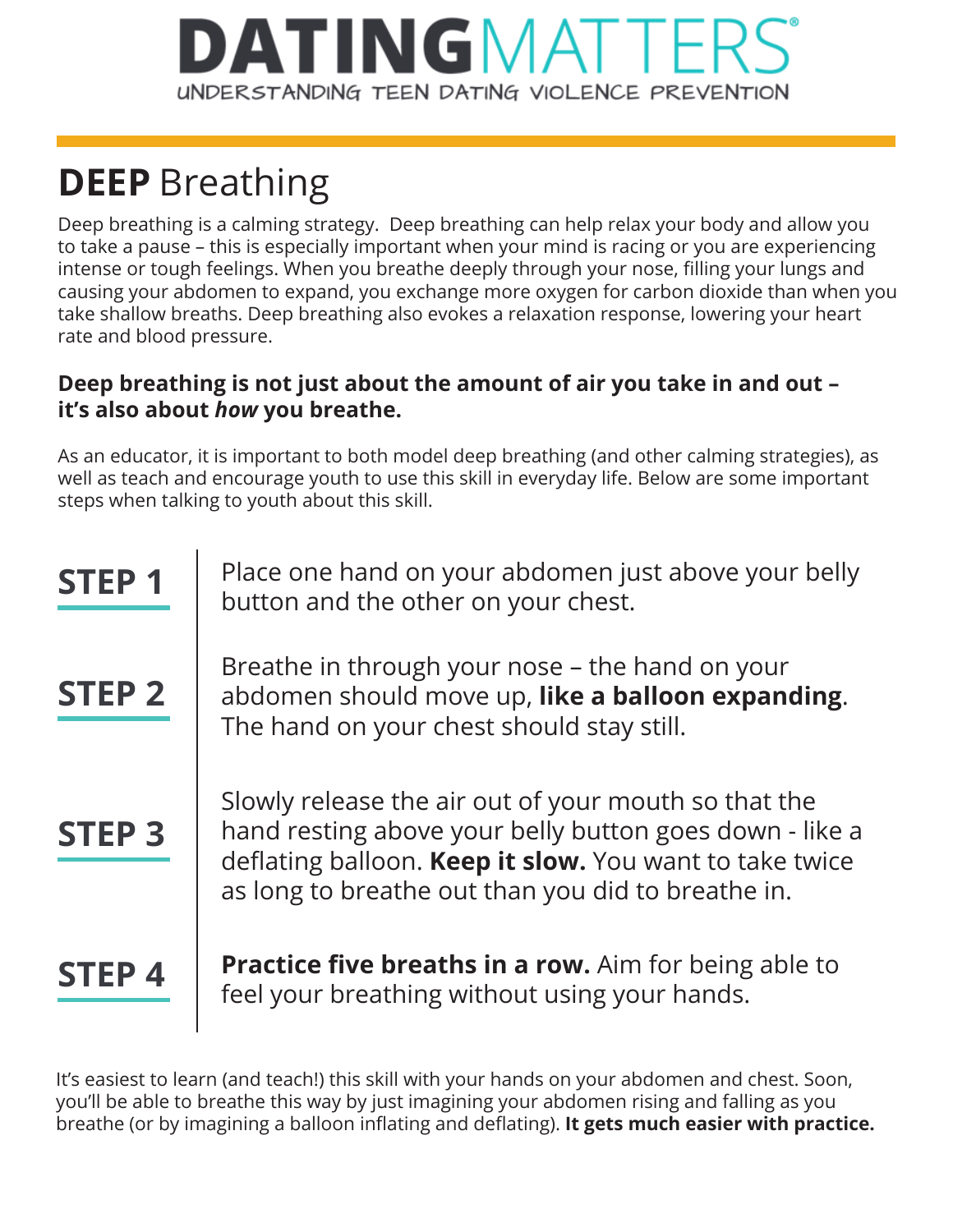## **DATINGMATTE** UNDERSTANDING TEEN DATING VIOLENCE PREVENTION

## **MINDFULNESS**

Mindfulness quiets and shifts the chatter of the mind to focus on what is happening right now. Mindfulness can help you learn to pay close attention to many things, including your feelings and bodily sensations. The goal is to **pay attention to the present moment**, rather than thinking about the past or imagining the future.

Based on ancient Buddhist meditation, mindfulness techniques are building an impressive body of research. Mindfulness **improves stress management** and has numerous health benefits, including improving eating habits, boosting the immune system, and increasing positive feelings and well-being. Importantly, mindfulness helps you tune out distractions and improves memory and attention skills – which has clear benefits both inside and outside of classroom walls! **Mindfulness encompasses many aspects of the strategies mentioned in this training.**

As an educator, it is important to both model being present as well as teach and encourage youth to use this skill in everyday life. Below are a few exercises that may help teach this concept to youth.

### **BODY** Scan

Find or create a quiet place where you won't be disturbed. Starting at the top of your head and going down to your toes, focus your attention on sensations in your body (e.g., tenseness, a tickle) and accept what you feel without trying to control or change it. This exercise gives you a moment to just be instead of do.

## **RAISIN** Exercise

Adding in one sense at a time (first holding, then eating), observe a raisin in as much detail as possible. Focus on the present moment and various sensations, from how the raisin looks, feels, and smells to how it tastes as you chew and swallow it. Giving an ordinary fruit your undivided attention might sound unusual or simplistic, but this exercise can help you slow down and appreciate an everyday act that is often taken for granted.

## **WALKING** Meditation

For a defined number of steps or path, give your full attention to the movement of your body. Feel your knees bend and each part of your foot as it makes contact and then lifts off the ground. This exercise is an opportunity to break up a long period of sitting and keep both the body and mind healthy.

Keep in mind that mindfulness takes practice and the longer you practice, the easier the process becomes. More information, including videos demonstrating the above exercises and tips on teaching mindfulness in schools, can be found at the University of California, Berkeley Greater Good Science Center  $\longrightarrow$ 

http://greatergood.berkeley.edu/topic/ mindfulness/

http://greatergood.berkeley.edu/article/ item/tips\_for\_teaching\_mindfulness\_to kids/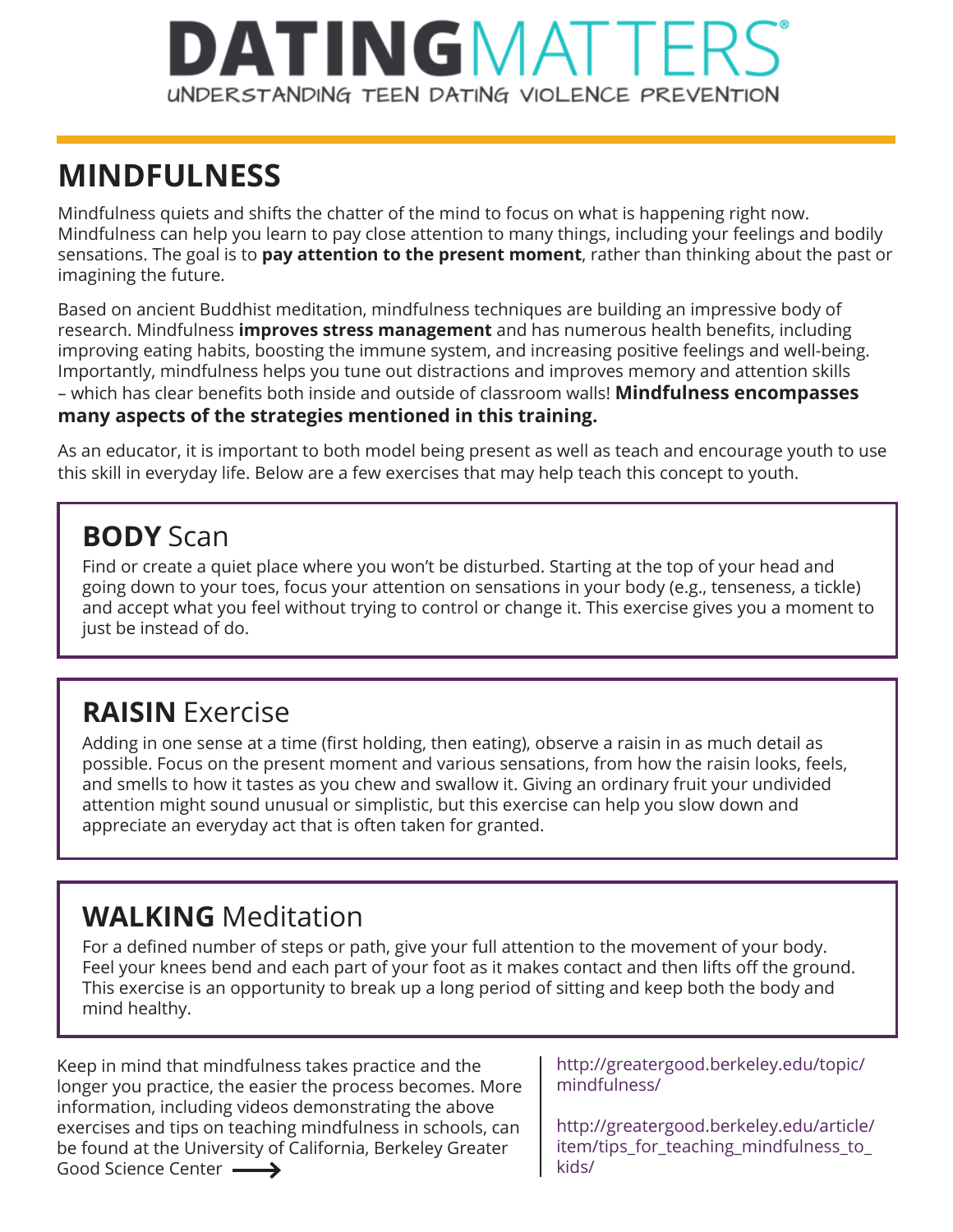## DATINGMATTI UNDERSTANDING TEEN DATING VIOLENCE PREVENTION

## **STRATEGIES TO HELP YOUTH HANDLE TOUGH EMOTIONS:**

#### 4 Steps for Staying Calm

It is easier to think clearly, communicate with others in a healthy way, and make healthy and safe decisions when we're calm. Below are the *4 Steps for Staying Calm*. As an educator, it is important to both model these steps for staying calm, as well as teach youth how to use these steps in everyday life.

## **1.** Notice what your body is telling you. Then, **PAUSE!**

When you experience a strong feeling, your body sends you clues. You might feel your muscles tense up, your heart beat faster, or your hands shake. You might feel other changes, too. When you start to feel these physical clues, say to yourself: **PAUSE!** Just like when you pause a movie, you need to pause the action and words in your own life.



#### **2.** Name what you are feeling.

Healthy communication requires that you put your feelings, or emotions, into words. Are you sad, frustrated, disappointed, nervous, jealous, angry, afraid, or something else? **Building an emotional vocabulary** helps you identify your feelings, better understand yourself, and make yourself better understood by others.

Labeling your emotions has also been shown to reduce reactiveness with negative emotions in particular. This is part of the reason you tend to feel better when you talk to a friend or trusted adult about something that is upsetting you.

Know that all emotions are important. Some may be less comfortable than others, but sometimes these uncomfortable feelings (e.g., fear) help us recognize when we are in danger and need help.

## **3.** Choose the strategy that suits you best.

- **Take deep breaths.** (For step-by-step instructions, click or download "Deep Breathing" in Module 4.)
- **Do something physically active or relaxing.**
- **Use positive self-talk.** (For more information, click or download "Positive Self-Talk" in Module 4.)
- **Talk to someone you trust.**



## **4.** Check in with yourself.

Do you feel calmer and are you thinking more clearly? If not, you may need to try a different calming strategy. It also may be time to talk to someone you trust.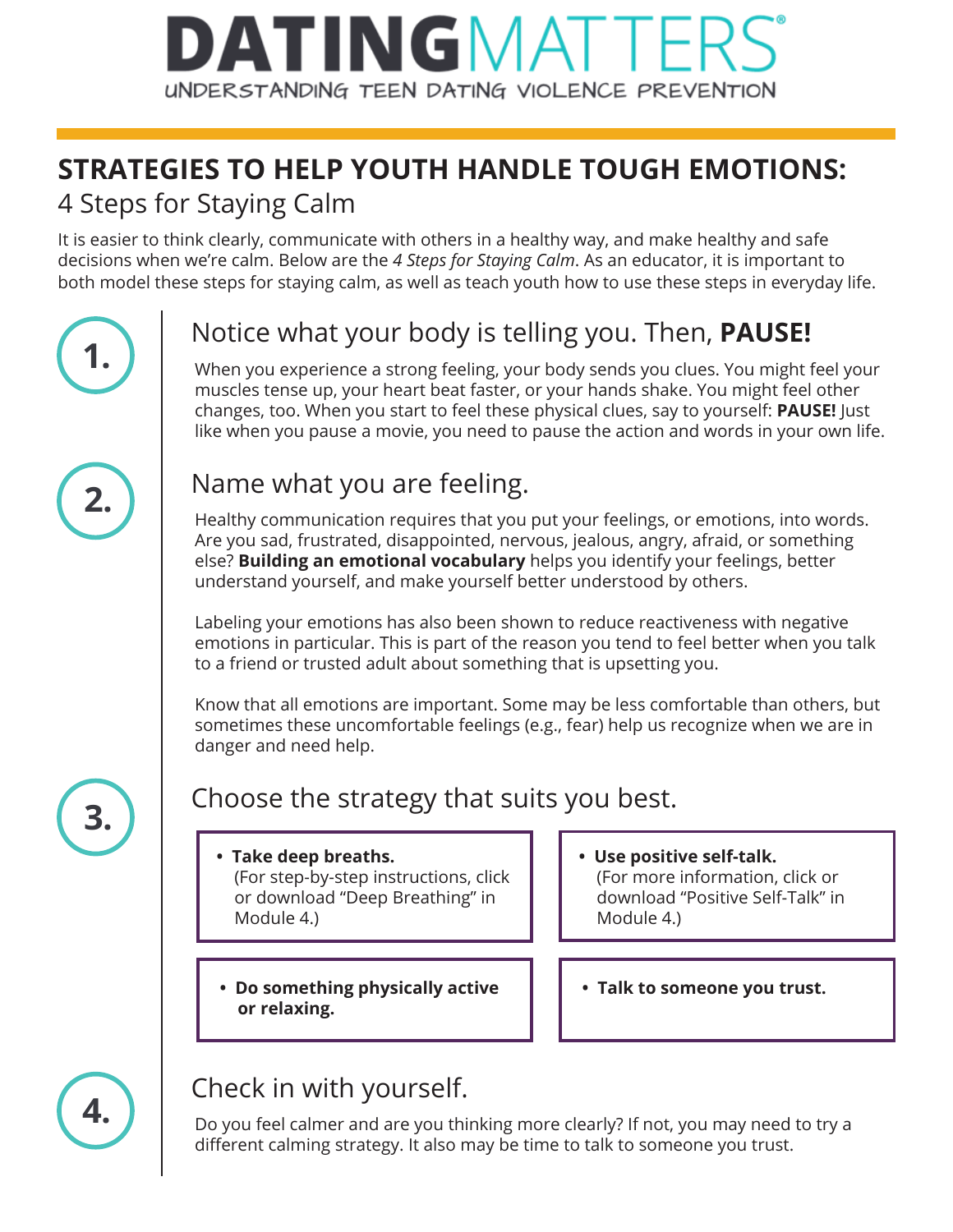## **DATINGMATTER** UNDERSTANDING TEEN DATING VIOLENCE PREVENTION

## **TIPS** FOR EFFECTIVE & HEALTHY COMMUNICATION

Healthy communication is a balancing act in any relationship. Healthy communication means feeling heard, understood, and respected while also being able to listen to, understand, and respect what the other person is saying.

How well we communicate has a major impact on our interactions with others. Communication skills affect our ability to prevent or resolve conflict, connect, and build or break trust in a relationship.

Practicing these nonverbal and verbal skills can help you have more productive conversations with others and provide a positive example for the teens you work with on a daily basis. It is also important to teach and encourage youth to use these skills in everyday life. Below are overviews of nonverbal and verbal communication skills – both types of skills should be utilized together for the most effective and healthy communication.

## **NONVERBAL** Skills



### **1.** Stay in control of your feelings.

When we are feeling strong emotions, such as anger, it is often hard to express ourselves in a way that will not be misunderstood or ignored by the other person. It is important to first calm down; for more information and helpful tips, click or download "4 Steps for Staying Calm" in Module 4.

|--|

#### **2.** Maintain good eye contact.

One of the best ways to show you are focused on the conversation is to really focus on the person who is speaking. It's not a staring contest but a way to let the speaker know that you value what he or she is saying.

### **3.** Watch your facial expressions and body language.

These send as much of a message as the words that you say. Keep your body relaxed, open, and turned toward the speaker. Try not to cross your arms and legs; this could be interpreted as disapproval or disinterest. Make the other person feel welcome and safe through encouraging gestures like smiling, nodding your head, and leaning forward. Try to limit fidgeting with your hands or feet; this may be distracting or show impatience.

## **VERBAL** Skills



#### **1.** Stay calm; think about how you react.

Speak in a respectful, calm, and positive manner that encourages further conversation. If you raise your voice or sound sarcastic, the other person may be less likely to listen to you. Try to avoid criticizing or dismissing the other person's viewpoint. Instead, be constructive.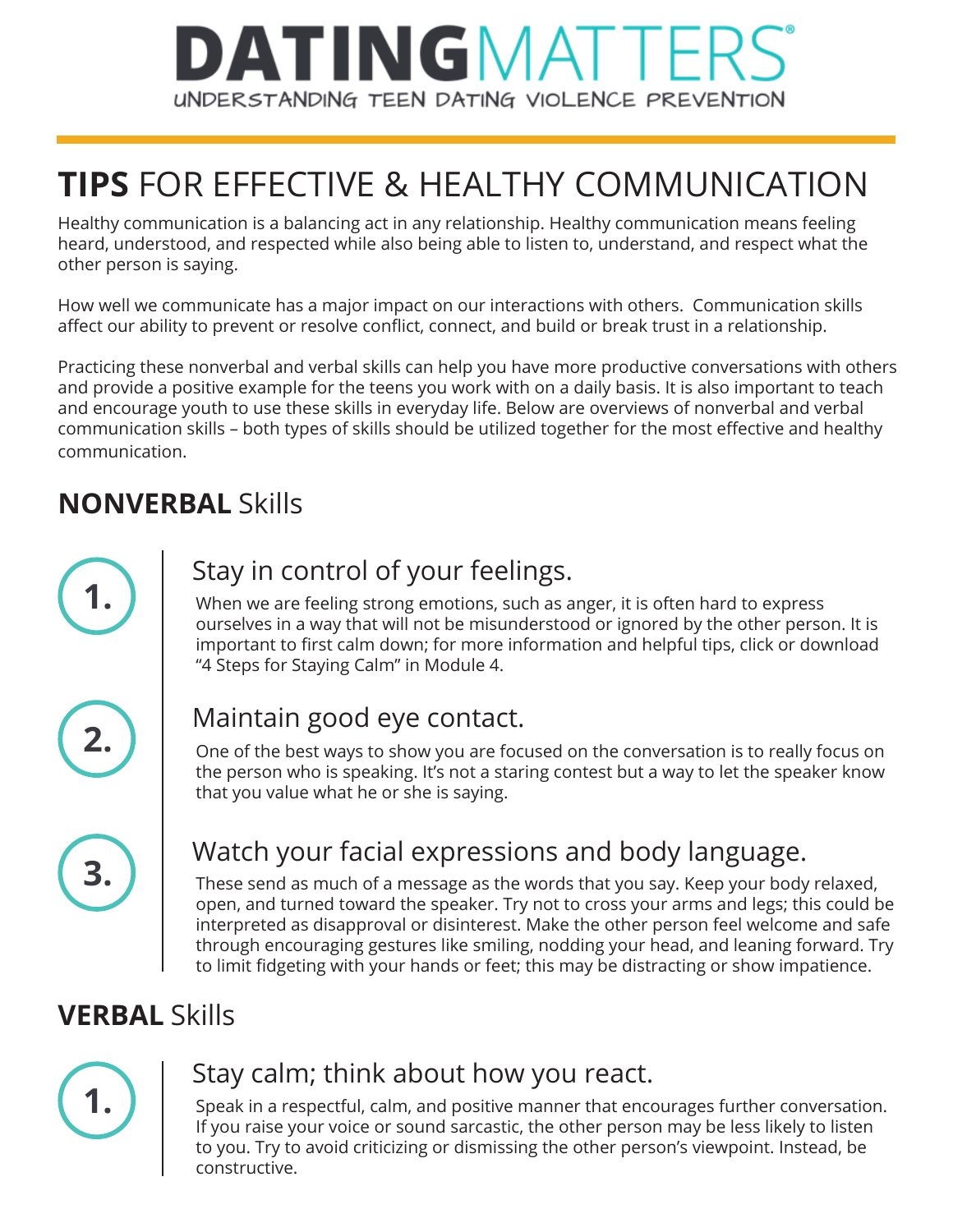

### **2.** Listen actively.

Refining this skill requires patience, practice, and a few key steps:

#### **1.** Try to recap what the other person has just said.

Use statements such as "It sounds like you are saying…" or "I think what you are saying is…" to show that you have been listening and want an accurate understanding of the conversation.

### **2.** Take turns talking.

Don't let one person dominate the conversation. Make sure that both people have a chance to express their views and are able to do so without being interrupted.

#### **3.** Ask questions that promote conversation and understanding.

To avoid receiving one-word answers, use open-ended questions like "How do you feel about...?" and "What do you think about…?" When it's appropriate and you need something clarified, ask for further explanation.

### **4.** Don't jump to conclusions.

Try not to assume that you know what the other person needs or how he/she feels before that person has the opportunity to express it. Additionally, by taking time to hear the other person's perspective, you might learn that the disagreement (if there is one) was all a misunderstanding.



# **3.** Express your feelings.

Use "I" statements to avoid blaming the other person or making him/her feel defensive. Be specific. Examples of what you could say include: "I feel \_\_\_\_\_ when you \_\_\_\_\_ because \_\_\_\_\_." and "I am \_\_\_\_\_ and need \_\_\_\_\_ to \_\_\_\_\_\_."

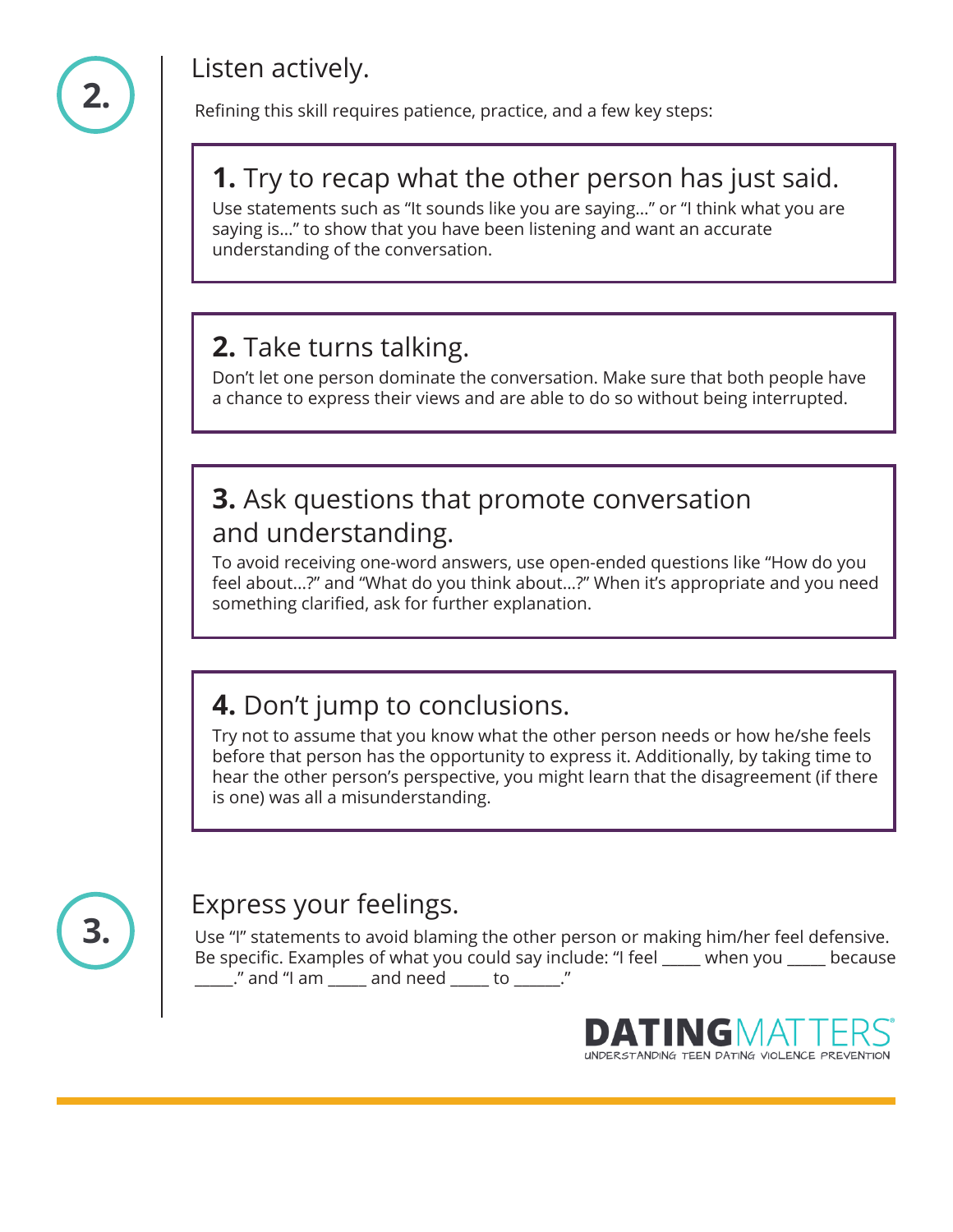

## **RESOURCES FOR TEENS** Safety Planning

**If anyone is in immediate danger, call 911.**

A safety plan is an individualized, practical plan that outlines ways to stay safe while in a relationship, while planning to leave a relationship, or after a relationship has ended. A good plan includes vital information about how to cope with emotions, reach out to and talk to others, and how to take action. It is important that teens have this type of information laid out in advance of stressful situations when it is often difficult to think clearly.

As an educator, you can help a teen in an unhealthy or unsafe relationship develop a safety plan. Safety plans are relevant to all individuals in an unhealthy or unsafe relationship. They are relevant for both teens being hurt by their partner, in addition to teens trying to change their unhealthy or violent behavior toward others and plan for situations that challenge their emotional control.

#### **Loveisrespect.org has an interactive tool to create a safety plan.**

http://www.loveisrespect.org/get-help/safety-planning

Once you've taken notice and listened, you may need to connect a teen in an unhealthy or unsafe relationship to professionals trained to help teens navigate relationships and assist in identifying options.

Below is information for national resources. Many of these websites can also help you identify more local organizations. There are also additional resources available on the home page of this training and by clicking the notebook icon that appears in the top-right corner of each module.

#### **LOVEISRESPECT**

http://www.loveisrespect.org | 1-866-331-9474

Loveisrespect provides 24/7 support and help to teens in an unhealthy or unsafe dating relationship, including a free and confidential helpline, an anonymous online chat with a peer advocate, and a text chat (text "loveis" to 22522). The website also contains resources on dating and dating safety.

#### **GAY, LESBIAN, BISEXUAL & TRANSGENDER (GLBT) NATIONAL HELP CENTER**

http://www.glnh.org/chat (Online Peer-Support Chat)

1-800-246-PRIDE (7743) (National Youth Talkline)

The GLBT National Help Center offers free, confidential, and one-to-one support for teens and young adults up to age 25 who need to speak about relationship concerns, coming-out issues, school problems, parent issues, and other topics.